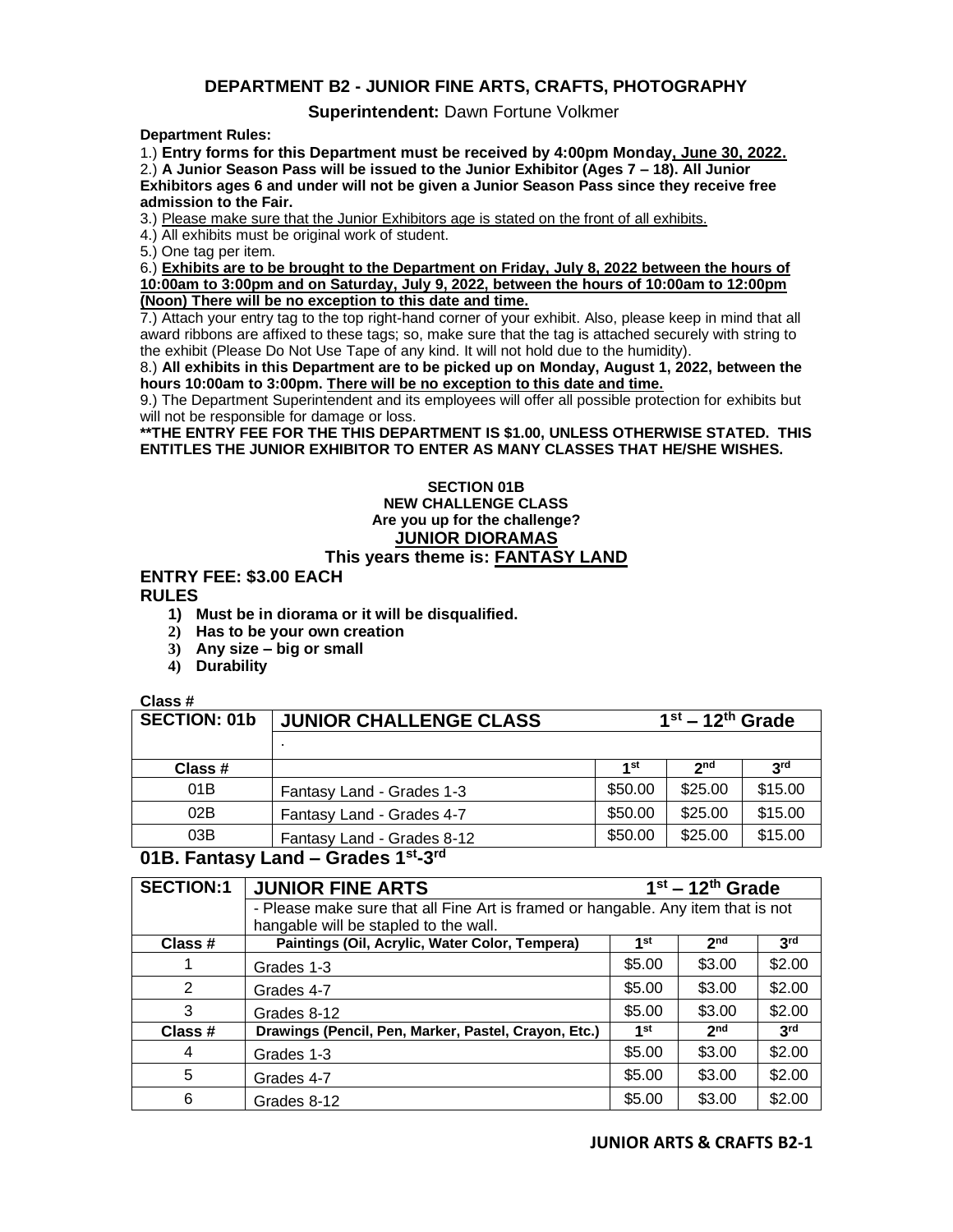| Class # | <b>Cartoons</b>                         | 1 <sup>st</sup> | 2 <sub>nd</sub> | 3 <sup>rd</sup> |
|---------|-----------------------------------------|-----------------|-----------------|-----------------|
| 7       | Grades 1-3                              | \$5.00          | \$3.00          | \$2.00          |
| 8       | Grades 4-7                              | \$5.00          | \$3.00          | \$2.00          |
| 9       | Grades 8-12                             | \$5.00          | \$3.00          | \$2.00          |
| Class # | <b>Posters/Collages</b>                 | 1 <sup>st</sup> | 2 <sub>nd</sub> | 3 <sup>rd</sup> |
| 10      | Grades 1-3                              | \$5.00          | \$3.00          | \$2.00          |
| 11      | Grades 4-7                              | \$5.00          | \$3.00          | \$2.00          |
| 12      | Grades 8-12                             | \$5.00          | \$3.00          | \$2.00          |
| Class # | <b>3-D Pictures</b>                     | 1 <sup>st</sup> | 2 <sub>nd</sub> | 3 <sup>rd</sup> |
| 13      | Grades 1-3                              | \$5.00          | \$3.00          | \$2.00          |
| 14      | Grades 4-7                              | \$5.00          | \$3.00          | \$2.00          |
| 15      | Grades 8-12                             | \$5.00          | \$3.00          | \$2.00          |
| Class # | Fine Arts - Any Other Art Not Mentioned | 1 <sup>st</sup> | 2 <sub>nd</sub> | 3 <sup>rd</sup> |
| 16      | Grades 1-3                              | \$5.00          | \$3.00          | \$2.00          |
| 17      | Grades 4-7                              | \$5.00          | \$3.00          | \$2.00          |
| 18      | Grades 8-12                             | \$5.00          | \$3.00          | \$2.00          |
| Class # | Fine Arts - Any Other Art Not Mentioned | 1 <sup>st</sup> | 2 <sub>nd</sub> | 3 <sup>rd</sup> |
| 19      | Grades 1-3                              | \$5.00          | \$3.00          | \$2.00          |
| 20      | Grades 4-7                              | \$5.00          | \$3.00          | \$2.00          |
| 21      | Grades 8-12                             | \$5.00          | \$3.00          | \$2.00          |

| <b>SECTION: 2</b> | <b>JUNIOR PHOTOGRAPHY</b><br>- All photographs must be framed and ready to be hung.<br>- Photographs must be taken by the entrant. |        |             |            |
|-------------------|------------------------------------------------------------------------------------------------------------------------------------|--------|-------------|------------|
| Class #           |                                                                                                                                    | 4 St   | <b>o</b> nd | <b>Qrd</b> |
| 19                | Grades 1-3                                                                                                                         | \$5.00 | \$3.00      | \$2.00     |
| 20                | Grades 4-7                                                                                                                         | \$5.00 | \$3.00      | \$2.00     |
| 21                | Grades 8-12                                                                                                                        | \$5.00 | \$3.00      | \$2.00     |

| <b>SECTION: 3</b> | <b>JUNIOR ARTS &amp; CRAFTS</b>                             |                 |                 |                 |  |
|-------------------|-------------------------------------------------------------|-----------------|-----------------|-----------------|--|
|                   | - Please make sure that all crafts have entry tag attached. |                 |                 |                 |  |
| Class #           | <b>Clay Ceramics</b>                                        | 1 <sup>st</sup> | 2 <sub>nd</sub> | 3 <sup>rd</sup> |  |
| 22                | Grades 1-3                                                  | \$5.00          | \$3.00          | \$2.00          |  |
| 23                | Grades 4-7                                                  | \$5.00          | \$3.00          | \$2.00          |  |
| 24                | Grades 8-12                                                 | \$5.00          | \$3.00          | \$2.00          |  |
| Class #           | <b>DIY Fantasy Land Crafts</b>                              | 1 <sup>st</sup> | 2 <sub>nd</sub> | 3 <sup>rd</sup> |  |
| 25                | Grades 1-3                                                  | \$5.00          | \$3.00          | \$2.00          |  |
| 26                | Grades 4-7                                                  | \$5.00          | \$3.00          | \$2.00          |  |
| 27                | Grades 8-12                                                 | \$5.00          | \$3.00          | \$2.00          |  |
| Class #           | <b>Any Group Projects</b>                                   | 1 <sup>st</sup> | 2 <sup>nd</sup> | 3 <sup>rd</sup> |  |
| 28                | Grades 1-3                                                  | \$5.00          | \$3.00          | \$2.00          |  |
| 29                | Grades 4-7                                                  | \$5.00          | \$3.00          | \$2.00          |  |
| 30                | Grades 8-12                                                 | \$5.00          | \$3.00          | \$2.00          |  |
| Class #           | <b>Paper Mache</b>                                          | 1 <sup>st</sup> | 2 <sub>nd</sub> | 3 <sup>rd</sup> |  |
| 31                | Grades 1-3                                                  | \$5.00          | \$3.00          | \$2.00          |  |
| 32                | Grades 4-7                                                  | \$5.00          | \$3.00          | \$2.00          |  |
| 33                | Grades 8-12                                                 | \$5.00          | \$3.00          | \$2.00          |  |
| Class #           | <b>Mobile/Wind Chime/Dream</b><br><b>Catchers/God's Eye</b> | 1 <sup>st</sup> | 2 <sub>nd</sub> | 3 <sup>rd</sup> |  |
| 34                | Grades 1-3                                                  | \$5.00          | \$3.00          | \$2.00          |  |

**JUNIOR ARTS & CRAFTS B2-2**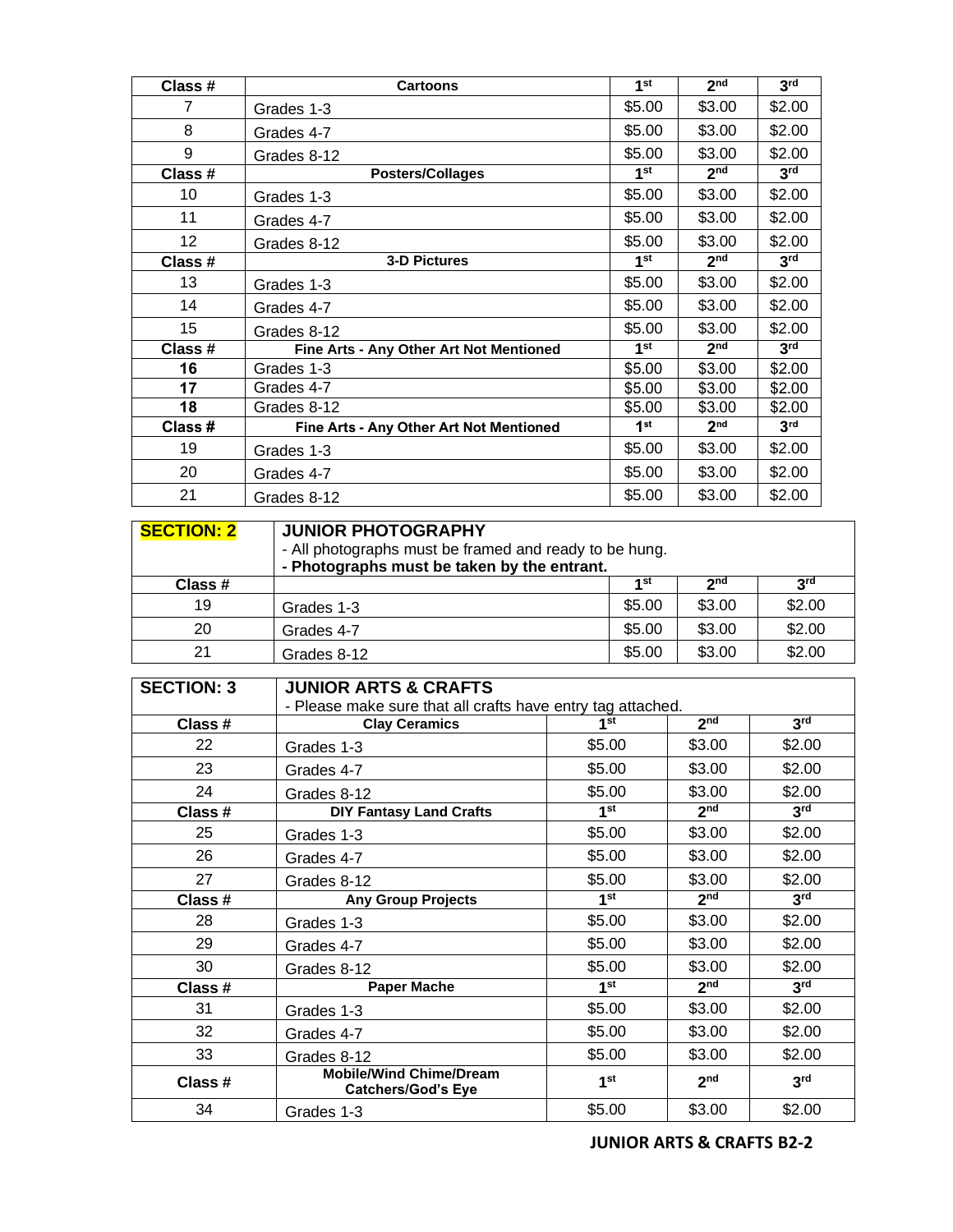| 35                                                                                                                                                                     | Grades 4-7                                                                                                                                                   | \$5.00                    |        | \$3.00                    | \$2.00                    |  |
|------------------------------------------------------------------------------------------------------------------------------------------------------------------------|--------------------------------------------------------------------------------------------------------------------------------------------------------------|---------------------------|--------|---------------------------|---------------------------|--|
| 36                                                                                                                                                                     | Grades 8-12                                                                                                                                                  | \$5.00                    |        | \$3.00                    | \$2.00                    |  |
| Class #                                                                                                                                                                | <b>Gift Wrapping/Fabric Covered Photo</b><br><b>Albums</b>                                                                                                   | 1 <sup>st</sup>           |        | 2 <sup>nd</sup>           | 3 <sup>rd</sup>           |  |
| 37                                                                                                                                                                     | Grades 1-3                                                                                                                                                   | \$5.00                    |        | \$3.00                    | \$2.00                    |  |
| 38                                                                                                                                                                     | Grades 4-7                                                                                                                                                   | \$5.00                    |        | \$3.00                    | \$2.00                    |  |
| 39                                                                                                                                                                     | Grades 8-12                                                                                                                                                  | \$5.00                    |        | \$3.00                    | \$2.00                    |  |
| Class #                                                                                                                                                                | <b>Science Fair Crafts</b>                                                                                                                                   | 1 <sup>st</sup>           |        | 2 <sub>nd</sub>           | 3 <sup>rd</sup>           |  |
| 40                                                                                                                                                                     | Grades 1-3                                                                                                                                                   | \$5.00                    |        | \$3.00                    | \$2.00                    |  |
| 41                                                                                                                                                                     | Grades 4-7                                                                                                                                                   | \$5.00                    |        | \$3.00                    | \$2.00                    |  |
| 42                                                                                                                                                                     | Grades 8-12                                                                                                                                                  | \$5.00                    |        | \$3.00                    | \$2.00                    |  |
| Class #                                                                                                                                                                | <b>Jewelry</b>                                                                                                                                               | 1 <sup>st</sup>           |        | 2 <sub>nd</sub>           | 3 <sup>rd</sup>           |  |
| 43                                                                                                                                                                     | Grades 1-3                                                                                                                                                   | \$5.00                    |        | \$3.00                    | \$2.00                    |  |
| 44                                                                                                                                                                     | Grades 4-7                                                                                                                                                   | \$5.00                    |        | \$3.00                    | \$2.00                    |  |
| 45                                                                                                                                                                     | Grades 8-12                                                                                                                                                  | \$5.00                    |        | \$3.00                    | \$2.00                    |  |
| Class #                                                                                                                                                                | <b>Textile Art - Painted/Decorated/Tie</b><br><b>Dye</b>                                                                                                     | 1 <sup>st</sup>           |        | 2 <sub>nd</sub>           | 3 <sup>rd</sup>           |  |
| 46                                                                                                                                                                     | Grades 1-3                                                                                                                                                   | \$5.00                    |        | \$3.00                    | \$2.00                    |  |
| 47                                                                                                                                                                     | Grades 4-7                                                                                                                                                   | \$5.00                    |        | \$3.00                    | \$2.00                    |  |
| 48                                                                                                                                                                     | Grades 8-12                                                                                                                                                  | \$5.00                    |        | \$3.00                    | \$2.00                    |  |
| <b>SECTION: 3</b>                                                                                                                                                      | <b>JUNIOR ARTS &amp; CRAFTS</b><br>- Please make sure that all art is framed and ready to be hung. Any item that is<br>not hangable will be stapled to wall. |                           |        |                           |                           |  |
| Class $#$                                                                                                                                                              | <b>Dioramas</b>                                                                                                                                              | 1 <sup>st</sup>           |        | 2 <sup>nd</sup>           | 3 <sup>rd</sup>           |  |
| 49                                                                                                                                                                     | Grades 1-3                                                                                                                                                   | \$5.00                    |        | \$3.00                    | \$2.00                    |  |
| 50                                                                                                                                                                     | Grades 4-7                                                                                                                                                   | \$5.00                    |        | \$3.00                    | \$2.00                    |  |
| 51                                                                                                                                                                     | Grades 8-12                                                                                                                                                  | \$5.00<br>1 <sup>st</sup> |        | \$3.00<br>2 <sub>nd</sub> | \$2.00<br>3 <sup>rd</sup> |  |
| Class #<br>52                                                                                                                                                          | Woodworking                                                                                                                                                  |                           |        | \$3.00                    | \$2.00                    |  |
| 53                                                                                                                                                                     | Grades 1-3                                                                                                                                                   | \$5.00                    |        | \$3.00                    | \$2.00                    |  |
| 54                                                                                                                                                                     | Grades 4-7                                                                                                                                                   | \$5.00<br>\$5.00          |        | \$3.00                    | \$2.00                    |  |
| Class #                                                                                                                                                                | Grades 8-12<br>DIY Popsicle/Lego/Etc. Projects                                                                                                               | 1 <sup>st</sup>           |        | 2 <sub>nd</sub>           | 3 <sup>rd</sup>           |  |
| 55                                                                                                                                                                     | Grades 1-3                                                                                                                                                   | \$5.00                    |        | \$3.00                    | \$2.00                    |  |
| 56                                                                                                                                                                     |                                                                                                                                                              |                           |        | \$3.00                    | \$2.00                    |  |
| 57                                                                                                                                                                     | Grades 4-7<br>Grades 8-12                                                                                                                                    | \$5.00<br>\$5.00          |        | \$3.00                    | \$2.00                    |  |
| Class#                                                                                                                                                                 | Any Other Craft Not Mentioned                                                                                                                                | 1 <sup>st</sup>           |        | 2 <sub>nd</sub>           | 3 <sup>rd</sup>           |  |
| 58                                                                                                                                                                     | Grades 1-3                                                                                                                                                   | \$5.00                    |        | \$3.00                    | \$2.00                    |  |
| 59                                                                                                                                                                     | Grades 4-7                                                                                                                                                   | \$5.00                    |        | \$3.00                    | \$2.00                    |  |
| 60                                                                                                                                                                     | Grades 8-12                                                                                                                                                  | \$5.00                    |        | \$3.00                    | \$2.00                    |  |
|                                                                                                                                                                        |                                                                                                                                                              |                           |        |                           |                           |  |
| <b>SECTION: 4</b><br><b>PRE-SCHOOL/KINDERGARTEN ARTS &amp; CRAFTS</b><br>- There is no entry fee for this section.<br>- Please state name and age on back of drawings. |                                                                                                                                                              |                           |        |                           |                           |  |
| Class #                                                                                                                                                                |                                                                                                                                                              | 1 <sup>st</sup>           |        | 2 <sub>nd</sub>           | 3 <sup>rd</sup>           |  |
| 61                                                                                                                                                                     | Drawings                                                                                                                                                     |                           | \$3.00 | \$2.00                    | \$1.00                    |  |
| 62                                                                                                                                                                     | Painting                                                                                                                                                     |                           | \$3.00 | \$2.00                    | \$1.00                    |  |
| 63                                                                                                                                                                     | Clay                                                                                                                                                         |                           | \$3.00 | \$2.00                    | \$1.00                    |  |
| 64                                                                                                                                                                     | Any Other Craft                                                                                                                                              |                           | \$3.00 | \$2.00                    | \$1.00                    |  |